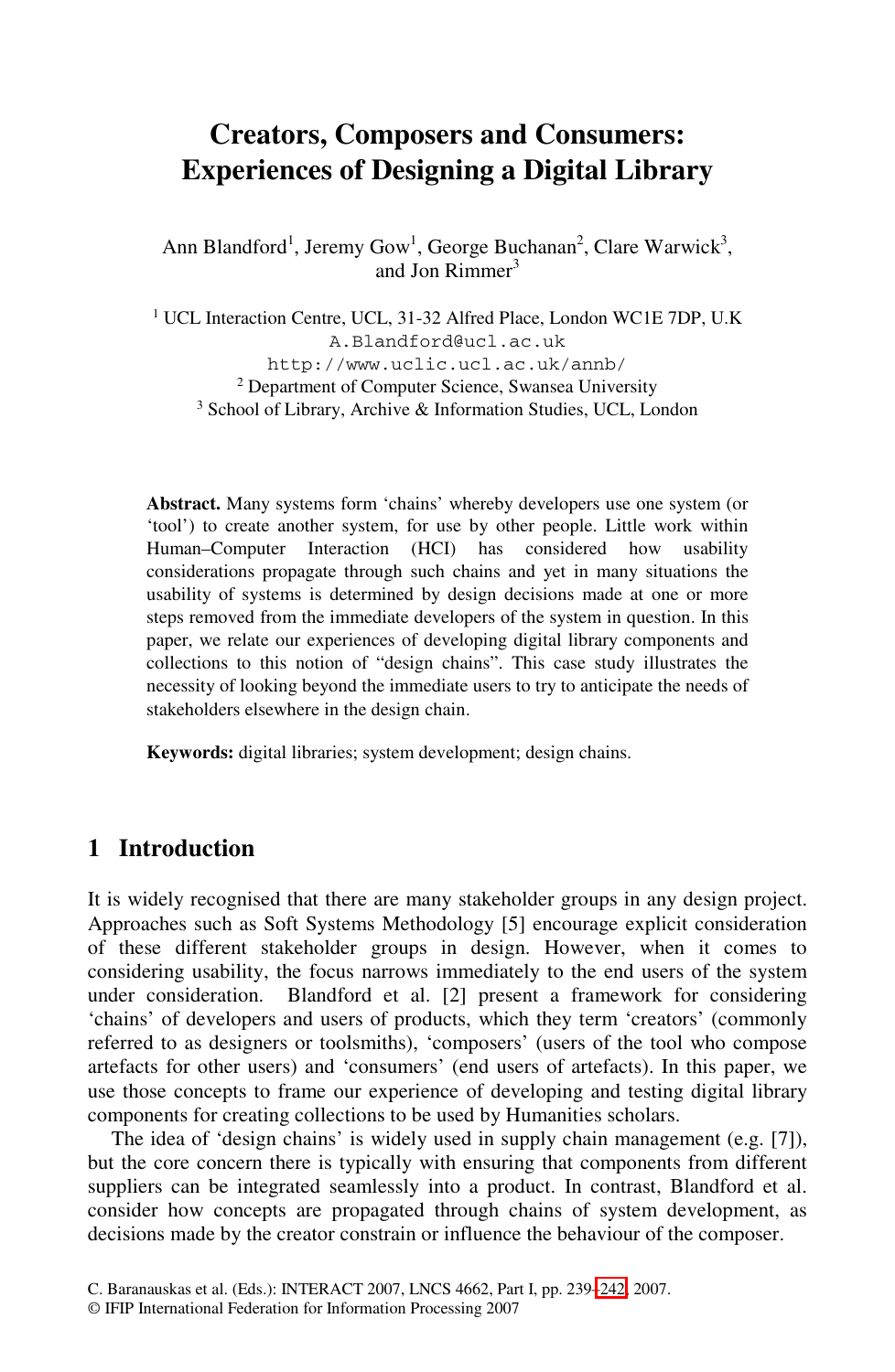

**Fig. 1.** Creators, composers and consumers for a Digital Library interaction

Chains are not always linear: the end user's experience of web browsing will depend on both the design of a site and the environment in which pages are viewed. As well as joining, chains may also stretch further in both directions.

A digital library system is an example of a tool within a development chain: developers work with software development environments to create a layer of tools, such as Greenstone [8], with which librarians can create collections of documents to be made available to end users. Reflecting on their work as the creators of Greenstone, Witten et al. [9] note that *"The ease of acquiring and installing a software project has a direct impact on the users it attracts, and consequently—in the open source world—on the extent and nature of contributions that users make to the project"*. Here, it is clear that the users of concern are the users of the toolkit.

However, in a study [3] evaluating Greenstone, another developer suggested that the creators of the toolkit were not recognising their potential role in making it easy for composers (who typically have little HCI expertise) to construct usable digital libraries for consumers: *"[There is a] difficulty with the way Greenstone is perceived by different parties. [The developers] see Greenstone very much as a toolset which other folks should 'finish off' to make a good collection. Their conception is that it would be very hard to take Greenstone to a level where a librarian could make a few choices [with a] GUI and have a reasonable (not to say actively excellent) interface for the library."*

The user's experience depends on the design of both the web browser (which we do not consider further) and the DL collection (items (3) and (4) in Figure 1); the design of the collection, in turn, depends on the design of the DL toolkit (item 1) and that of the data (item 2), i.e. the set of documents. The creators' design decisions influence the work of the composer, and hence the experience of the consumer. This can happen directly or because of interference between the decisions of multiple creators.

#### **2 Case Study: Developing a Humanities Digital Library**

Many Humanities documents are being digitised in order to make them more accessible to scholars and enthusiasts (e.g. [6]). To investigate alternative interfaces and interaction styles for a Humanities digital library, we created collections that were accessible via the Greenstone DL interface. The designs were informed by empirical studies of the use of existing digital resources (e.g. [1]); they are now being evaluated to develop a richer understanding of Humanities users' requirements and behaviours.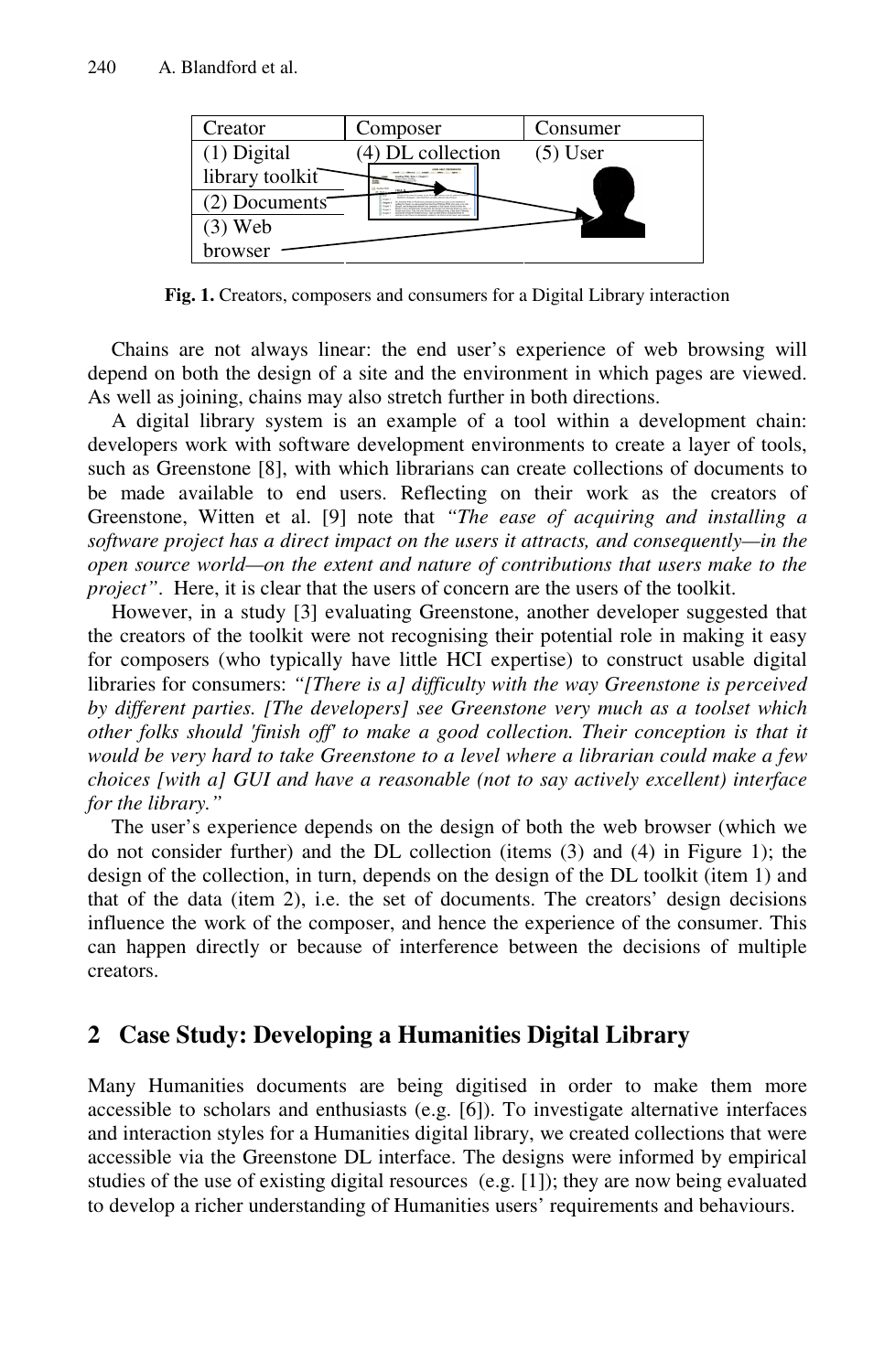To be suitable for studies with Humanities scholars, collections had to resemble real-world resources and not 'toy' ones. Hence we used large document collections containing both large and complex documents, such as the text of Early Modern bibles. The document creators had encoded these in a variety of bespoke SGML formats. Meanwhile, the toolkit creators had designed a modular plug-in architecture specifically to handle such non-standard formats, and so we wrote our own import code to map each SGML document to a corresponding Greenstone document. This preserved information about sections, which was needed for navigation given the size and complexity of some of the texts.

While implementing a basic collection was relatively straightforward, our work as composers was dictated by the decisions of the document and toolkit creators, as we attempted to shape their products into a form we judged acceptable for the consumers. The document creators had clearly aimed to faithfully encode the source documents in SGML, but some of the markup was not suitable for presentation to the consumer. For example, many section titles were excessively long or uninformative. As composers, we had to extend our import code to cope with unsatisfactory cases – in effect taking on the role of document creators.

Some of the most problematic aspects of composing the collections were due to interference between the two creators' decisions about what constituted a document section. Firstly, the SGML documents were divided into 'sections' ranging from the very large (e.g. 'book') to the very small ('verse', 'sentence'), with a great deal in between. In contrast, Greenstone sections are units of text which the reader can choose to browse individually. As composers, we had to decide which SGML tags would make sensible units of browsing – an easy task for extreme cases, but more difficult for others, particularly if poorly documented.

A second interference issue was that the SGML 'sections' could contain *mixed content*, i.e. plain 'unsectioned' text interleaved with subsections. Greenstone's presentation of documents assumes that a section may contain only *introductory text* and subsections, so all higher-level sections are placed before any subsections, putting material out of order relative to the narrative flow of the document. We had to force the documents to conform to Greenstone's view of sections by introducing special 'wrapper' sections around the problematic text.

The consumers can also negatively experience the creators' decisions in ways that the composer can do little about. For example, even between documents in the same collection, the date metadata sometimes reflected the creation date of the work, sometimes the date of the particular edition: so medieval poetry could be dated anywhere between the Middle Ages and the  $20<sup>th</sup>$  Century.

The decisions of the toolkit creators had most impact when it came to customizing the interface. Their HTML macro language made changes to individual page components very easy, but the large-scale page redesign we required was more difficult. For instance, the 'table of contents' navigation menu was displayed above the document text, which for some large documents meant the consumer would repeatedly have to scroll down past a huge menu before viewing the section text – a particular problem for users in an earlier study [4]. To overcome this we were forced to take on the role of toolkit creator and edit the source code.

Despite our efforts as composers, consumer issues still arise where we have attempted to overcome interference between the creators. For example, some sections